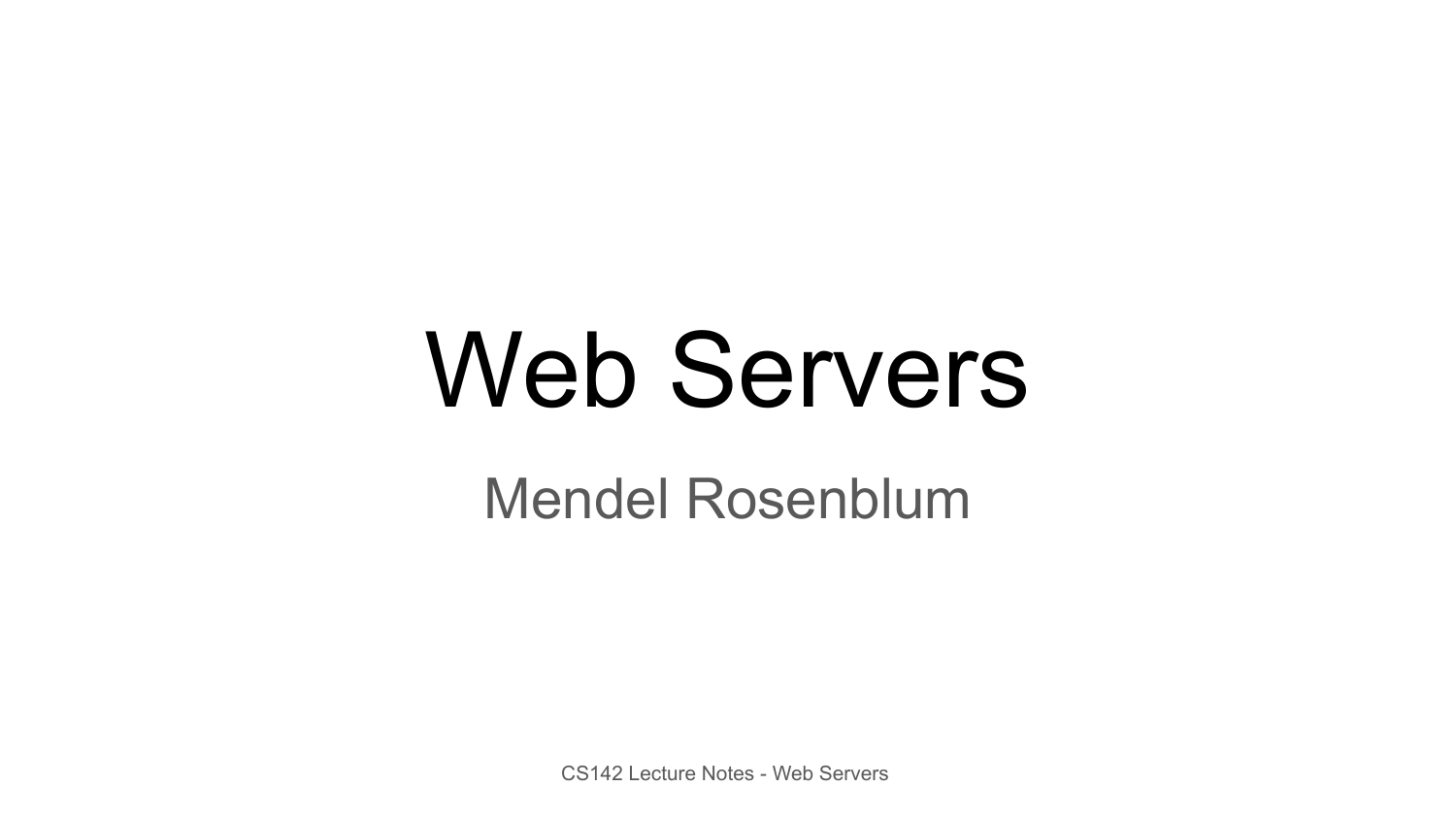#### Web Application Architecture

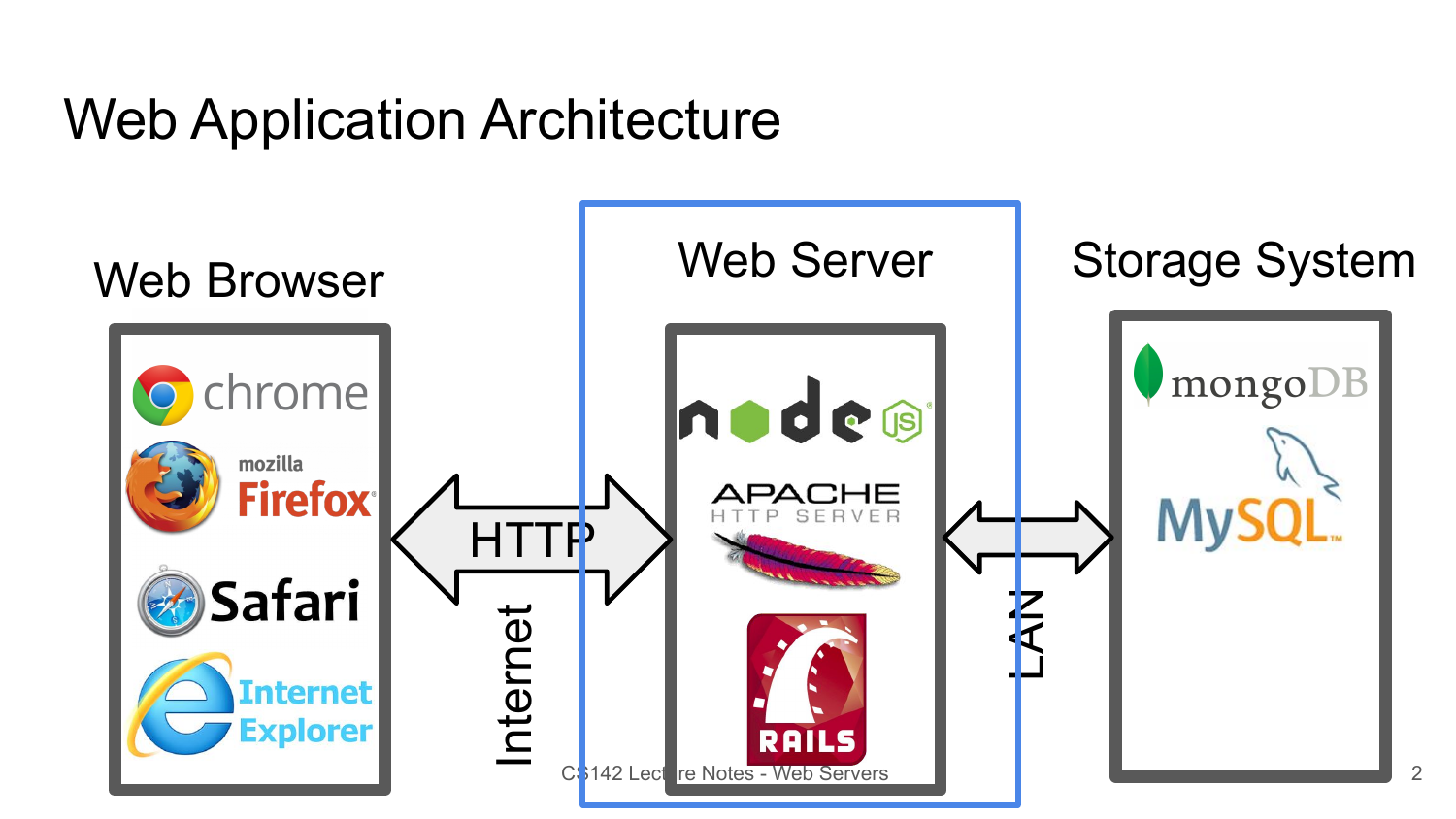#### Web Servers

- Browsers speak HTTP and Web Servers speak HTTP
	- Browsers: send HTTP request and get HTTP responses
	- Web Server: get HTTP requests and send HTTP responses
- HTTP is layered on TCP/IP so a web server:

loop forever doing:

accept TCP connection from browser read HTTP request from TCP connection process HTTP request write HTTP response to TCP connection shutdown TCP connection (except if Connection: keep-alive)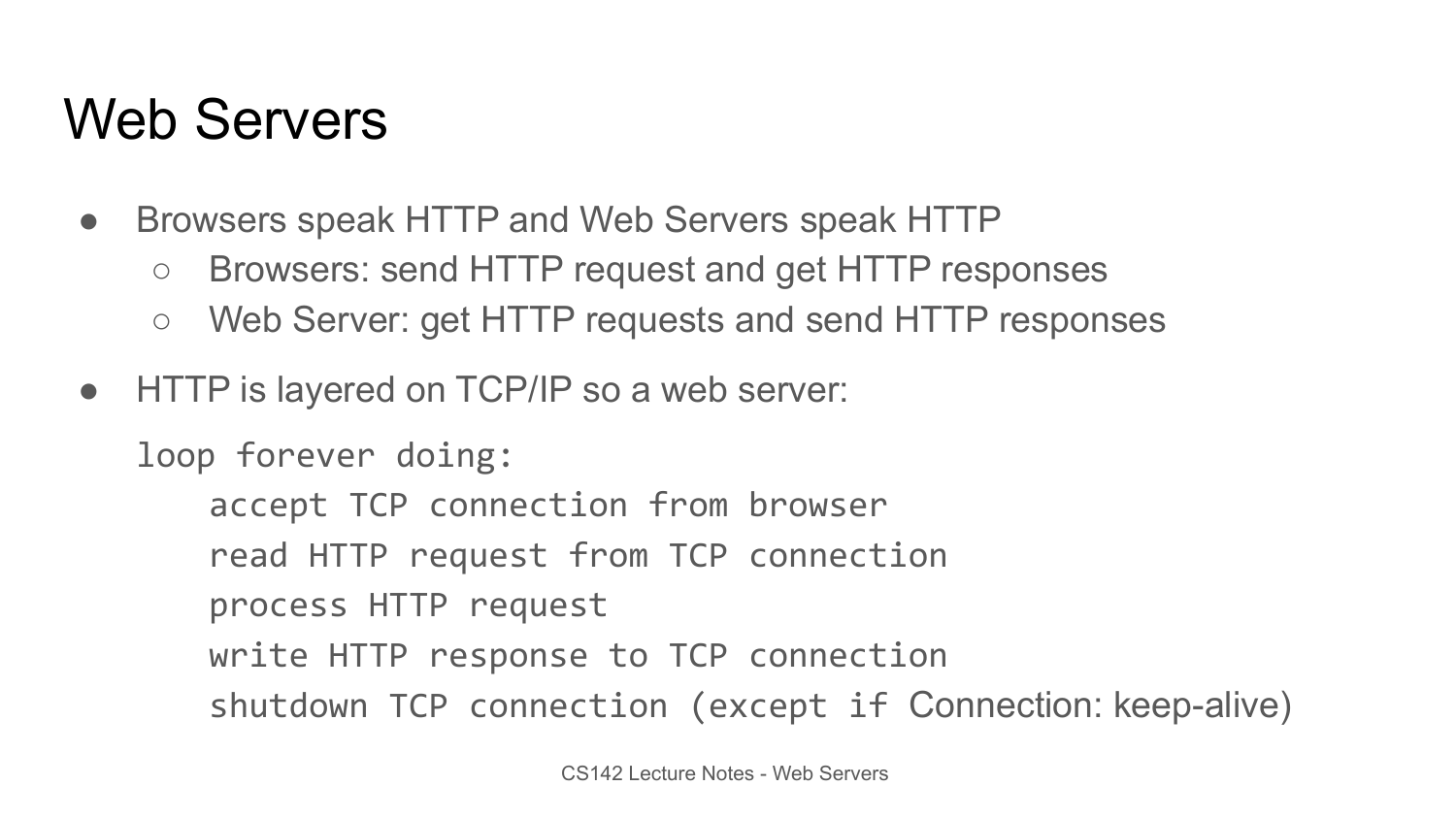#### Processing HTTP requests - File reads

● Process HTTP GET index.html

int fd = open("index.html"); int len = read(fd, fileContents, sizeOfFile(fd)); write(tcpConnection, httpResponseHeader, headerSize); write(tcpConnection, fileContents, len);

- Note open and read may have to talk to a slow disk device
	- Can process requests concurrently by starting a new thread or a new process per request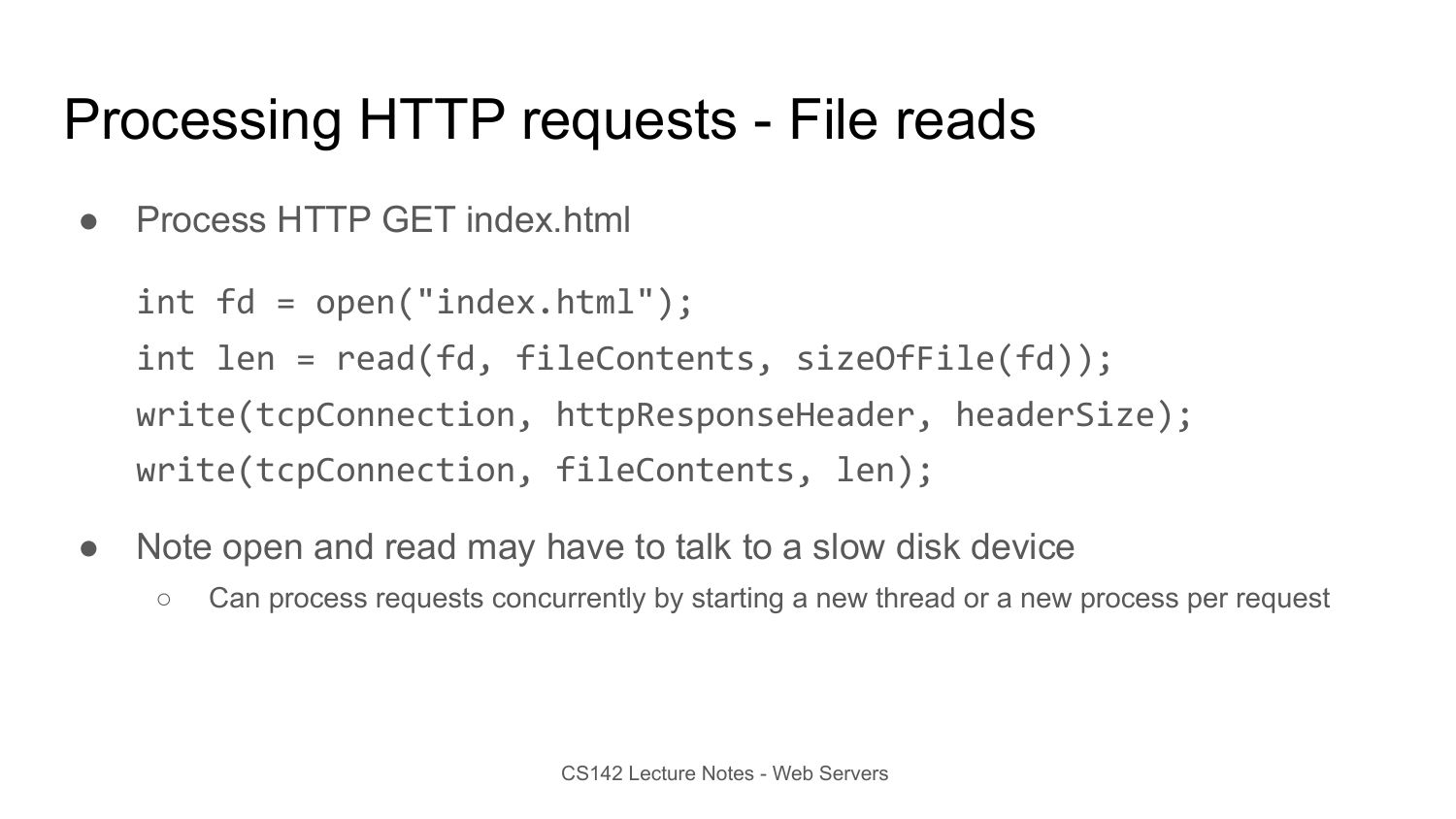#### Processing HTTP requests - cgi-bin

• Process HTTP GET of index.php

runProgramInNewProcess(tcpConnection);

• Template processing program fetches models from database system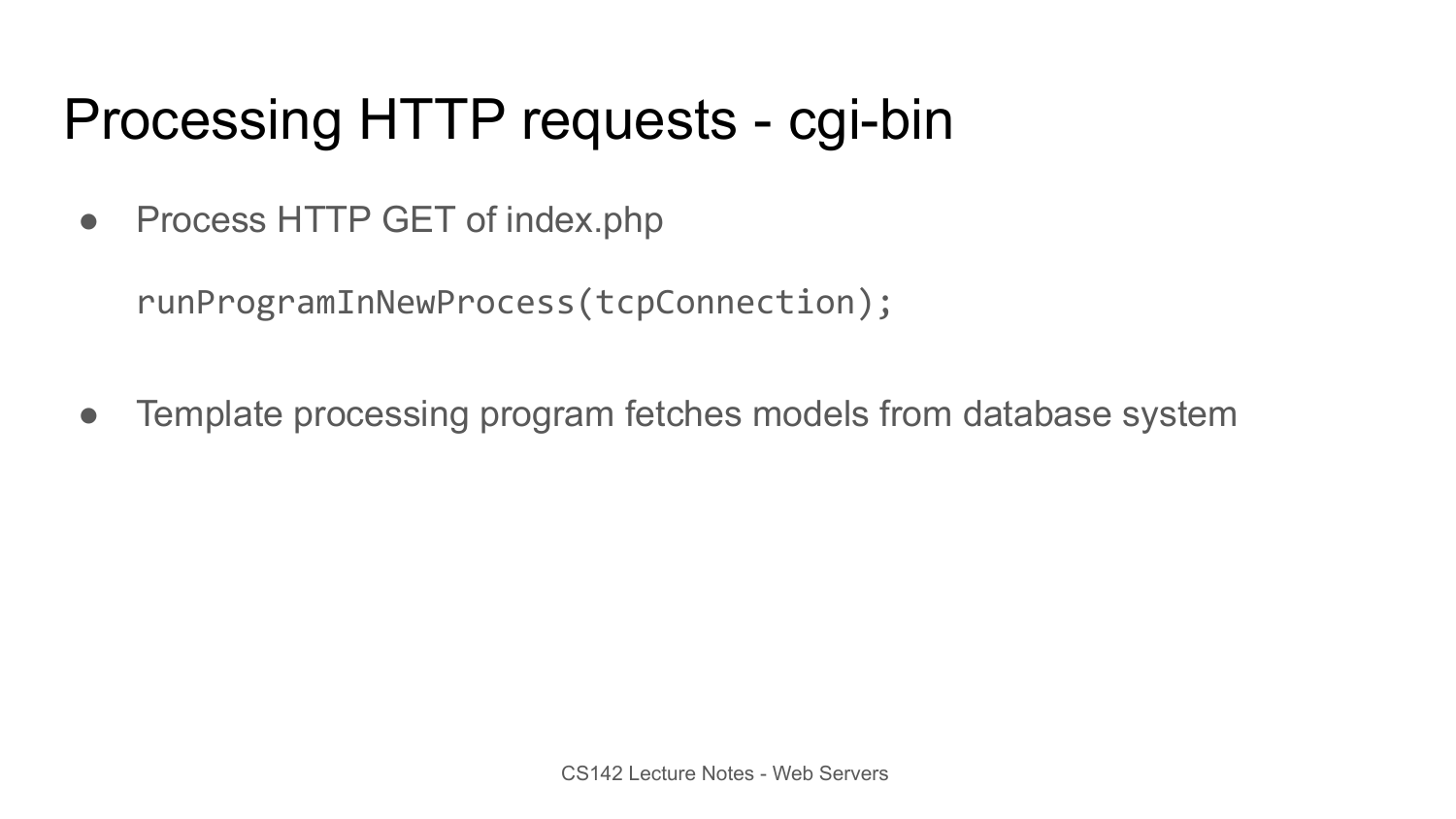## 2<sup>nd</sup> Generation Web App Frameworks

Web server runs a program per request - the **controller**:

- 1. Parse URL and/or HTTP request body to get parameters to view
- 2. Use parameters to fetch **model** data from DBMS (typically a SQL relational DBMS)
- 3. Run HTML **view** template with model data to generate the HTML
- 4. Send a HTTP response with the HTML back to the browser

Rails runs a controller program per URL. Example: URL /rails\_intro/hello

Runs controller hello.rb (Ruby program fetches models - ORM)

Applies to view template hello.html.erb (HTML embedded with Ruby)

JavaScript?: An asset (like an image or css) you can include

CS142 Lecture Notes - Web Servers